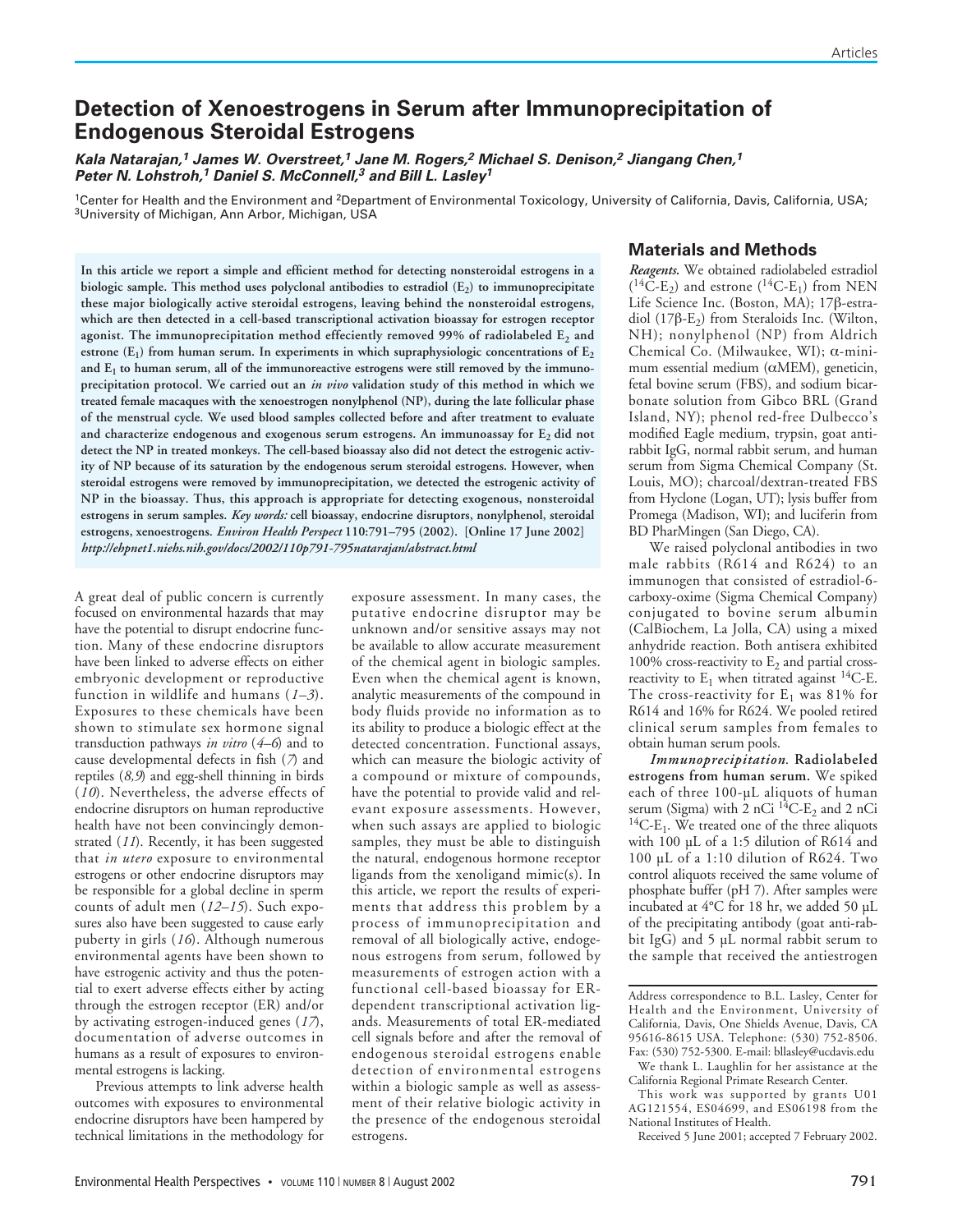antibodies and to one of the control samples (secondary antibody control). The second control sample (total count control) received an equal volume of buffer. After a second 18-hr incubation period at 4°C, we centrifuged all samples at  $18,000 \times g$  for 30 min at 4°C. We recovered the supernatants and centrifuged them a second time following the same protocol. Finally, 100-µL aliquots of the supernatants were combined with 10 mL of scintillation fluid and counted for 1 min in a scintillation counter. We repeated the experiment three times.

**Estrogens from untreated serum and serum spiked with supraphysiologic levels** of E<sub>2</sub> and E<sub>1</sub>. We prepared four 100-µL aliquots of pooled human serum. We spiked two of the four samples with 2,000 pg/mL  $E_2$  and 2,000 pg/mL  $E_1$ . The remaining two samples received no additional estrogen. We processed one of the estrogen-spiked serum samples and one of the untreated serum samples by immunoprecipitation with R614 and R624 as described above. The two control samples (one estrogen spiked and one untreated) received phosphate buffer rather than antiestrogen antisera. We incubated and centrifuged the samples as described above in preparation for analysis by immunoassay or bioassay (see below). We repeated the experiment three times with different pools of human serum.

**Estrogens from serum spiked with NP** or with NP, E<sub>2</sub>, and E<sub>1</sub>. We spiked each of four 100-µL aliquots of pooled human serum with 250 pg/mL NP. Two of the four samples also received 2,000 pg/mL  $E_2$  and  $2,000$  pg/mL  $E_1$ . We processed one of the samples treated with NP alone and one of the samples treated with NP and estrogens by immunoprecipitation with R614 and R624 as described above. The two control samples (one treated with NP and one treated with NP and estrogens) received phosphate buffer rather than antiestrogen antisera. We incubated and centrifuged the samples as described above in preparation for analysis by immunoassay or bioassay (see below). We repeated the experiment three times with different pools of human serum.

*Treatment of macaques with NP.* Three mature female cynomolgus macaques (*Macaca fasciculari*s) were individually housed at the California Regional Primate Research Center in compliance with the federal Animal Welfare Act and the National Institutes of Health Guide for the Care and Use of Laboratory Animals (*18*). All animals experienced regular menstrual cycles as determined by daily observations of the perineum. We administered NP (15 mg/kg body weight/day in corn oil) for 3 successive days by nasogastric intubation during the late follicular phase of the menstrual cycle,

beginning on cycle day 9. We collected blood samples from the saphenous vein from physically restrained, unanesthetized animals. We collected 5 mL of blood 1 day before the first treatment and every day after treatment for 5 consecutive days.

*Estrogen immunoassay.* We detected estrogens in human serum and monkey serum by immunoassay using the ACS-180 automated chemiluminescence analyzer (Bayer Diagnostics Corporation,Tarrytown, NY). We modified the ACS:180  $(E_2-6)$ immunoassay to enhance sensitivity by altering and lengthening the incubation conditions. The modified immunoassay involves incubation of the sample with a rabbit anti- $E_2$ –6 antibody and subsequent addition of a dimethylacridinium ester-labeled derivative of  $E_2$ . Final incubation of sample with label and separation of antibody bound and free all take place after the samples have been placed on the ACS:180. The working assay range is 1.0–250 pg/mL.

*ER bioassay.* **Dose–response curve for** the induction of luciferase activity by  $E_1$ ,  $E_2$ , **and NP.** The bioassay for detecting estrogendependent activation of gene expression was originally developed by Rogers and Denison (*6*). This assay consists of human ovarian carcinoma cells (BG1) that have been stably transfected with a luciferase reporter gene plasmid under the regulation of four estrogen-response elements. These cells are able to detect estrogenic chemicals by ER-mediated transactivation of the reporter gene. We performed the bioassay as previously described (*6*) with slight modification. Briefly, we grew transfected  $BG1Luc4E<sub>2</sub>$  cells in normal cell culture medium (MEM with 10% FBS). When the cells reached approximately 90–95% confluency, they were washed with phosphate-buffered saline, trypsinized for 30 sec, dispersed with cell culture medium, and plated in 150-mm dishes. The next day, after plating, we removed the media and overlaid the cells with estrogen-depleted phenol redfree media (Sigma) supplemented with 10% charcoal-dextran-treated FBS (Hyclone). The cells were maintained in the estrogendepleted media for 6 days, dispersed with estrogen-depleted media, and then plated in 96-well microtiter plates. After 24-hr incubation, we removed media; overlaid the cells with 250 µL of estrogen-depleted media containing increasing concentrations of each of  $E_1$ ,  $E_2$ , and NP at 1% final volume; and incubated them for an additional 24 hr. The media were then removed and the cells were lysed using 100 µL of 1X lysis buffer (Promega). We measured luciferase activity in 45 µL of lysate in a Dynatech ML2550 microtiter-plate luminometer (Dynatech Laboratories Inc., Chantilly, VA), after the addition of 100 µL luciferase reagent with a

delay time of 2 sec and integration time of 2 sec. Luciferase activity was expressed as relative light units per milligram of protein. The minimal detection limits were 1 pM for  $E_2$ 10 pM for  $E_1$ , and 1 nM for NP.

**Detection of estrogenic chemicals.** We maintained cells as described above; after 24 hr incubation in 96-well microtiter plates, we removed media and overlaid the cells with 250 µL of estrogen-depleted media containing  $E_2$  standards and test serum at 1% final volume. We then incubated the cells for an additional 24 hr and determined the luciferase activity as described above.

*Calculation of data.* We calculated data using an enzyme immunoassay (EIA) program designed by Dennis R. Stewart (Enzyme Immunoassay Program, version 5.2; University of California, Davis, CA).

**Calculation of standard curve.** The EIA program calculates standard curves using the 2+2 logistic log algorithm (*19*). Basically, this is a four-parameter logistic log regression, except the parameters are fitted two at a time. The data are fitted according to the equation

$$
Y = \frac{A - D}{1 + \left(\frac{X}{C}\right)^B} + D, \tag{1}
$$

where  $Y =$  the luciferase activity (optical density);  $X =$  the concentration of the standard  $(E_2)$ ; *A* = The zero dose response; *B* =  $-(\text{slope of the logit-log plot}); C = \text{dose for}$ 50% binding; and  $D =$  infinite dose response (maximal luciferase activity measured for a ligand).

The four parameters fitted are *A, B, C,* and *D*. These were fitted two at a time. First, we performed a weighted logit–log regression to obtain *B* and *C,* which the program used to then calculate *A* and *D,* ending the first iteration. The program does five iterations and then determines standard residual variance. The program also calculates the root mean square error, which is a measure of goodness of fit of the line through the points and the standard errors of the fitted parameters.

**Table 1.** Immunoprecipitation of radiolabeled estrogens from human serum.

| Sample                          | cpm              | Percent       |
|---------------------------------|------------------|---------------|
| Total count <sup>a</sup>        | $4.177 \pm 24.0$ | $100 + 0$     |
| Secondary antibody <sup>b</sup> | $3,916 \pm 5.5$  | $93.7 + 0.24$ |
| Immunoprecipitated $c$          | $51 + 9.0$       | $1.2 + 0.022$ |

cpm, counts per minute. Values shown are mean ± SD; *n* = 3. Values of secondary antibody control and that of immunoprecipitated samples are percentage of total count control. All samples were spiked with 2 nCi 14C-E2 and 2 nCi <sup>14</sup>C-E<sub>1</sub>.<br>
and 2 nCi <sup>14</sup>C-E<sub>1</sub>.<br>
<sup>a</sup>Treated with buffer only. <sup>*b*Treated</sup> with goat anti-rabbit

IgG only. <sup>c</sup>Treated with rabbit antisera raised against E<sub>1</sub> and  $E_2$  followed by goat anti-rabbit.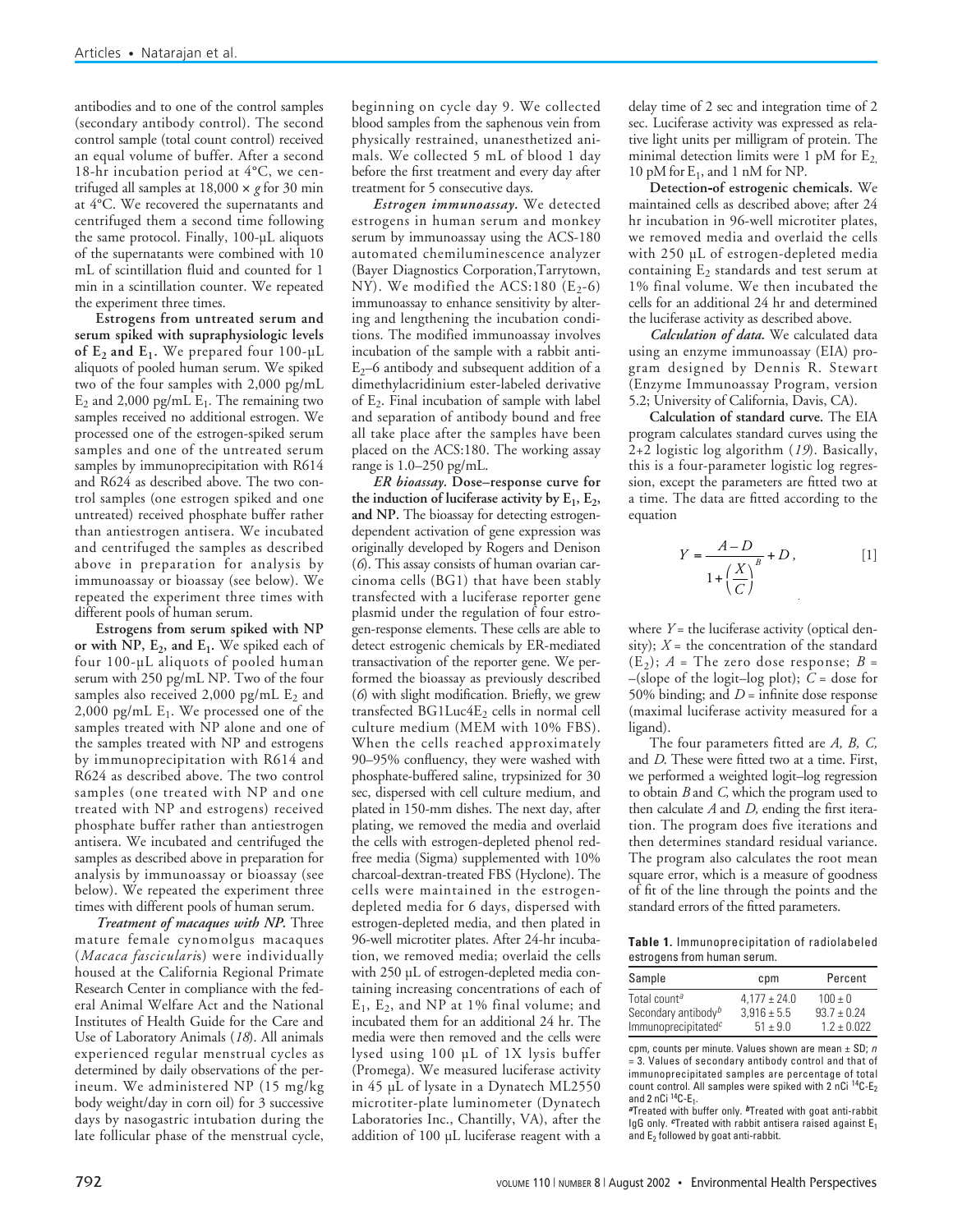**Calculation of unknowns.** Unknowns were calculated as  $E_2$  equivalents. The program calculates the zero dose and the infinite dose for each plate and the percentage binding based on this and relates them back to the standard curve. The information on the number of replicates (which is 3 for this study) is in the format files. The program processes the information and calculates the amount of ligand present (unknowns) based on the standard curve.

We analyzed all samples in triplicate and considered each plate to be an individual assay with standard curve and internal controls included. The interassay coefficients of variation for low and high internal controls (*n* = 10) were 4.5% and 5.2%, respectively. The intraassay coefficients of variation for low and high internal controls (*n* = 20) were 11.5% and 14.3%, respectively. The sensitivity of the assay for  $\hat{E}_2$ , defined as 2 SDs above the average zero dose, was 20 pg/mL.

*Statistical methods.* We calculated descriptive statistics and comparative analysis (Student's test between controls and experimentals) using Microsoft Excel (Microsoft, Redmond, WA).

#### **Results**

*Immunoprecipitation of estrogens from human serum.* Human serum spiked with a mixture of radiolabeled  $E_2$  and  $E_1$  and then treated with polyclonal antibodies raised against the two hormones removed 99% of the added hormones by immunoprecipitation (Table 1). We considered the level of radioactivity after addition of the labeled hormones to be 100%, and after immunoprecipitation, the percentage of radioactivity remaining in the samples was  $1.22 \pm 0.22$  (mean  $\pm$  SD,  $n =$ 3; Table 1). In control samples, treated with

the secondary antibody only, the percentage of radioactivity after the immunoprecipitation procedure was  $93.76 \pm 0.24$ .

Immunoassay of the untreated serum pool revealed that the levels of immunoreactive estrogens were  $364.45 \pm 65.25$  pg/mL (mean ± SD, *n* = 3; Figure 1A). After immunoprecipitation, no estrogens were detected by immunoassay in the serum pool (Figure 1A). After the pooled serum was spiked with 2,000 pg/mL of  $E_2$  and  $E_1$ , we detected the added hormones by immunoassay; immunoprecipitation also reduced these supraphysiologic estrogen levels to undetectable levels (Figure 1A).

When we analyzed the same serum samples using the bioassay, the levels of luciferase induction correlated with the level of estrogens. The immunoprecipitation procedure removed both the endogenous estrogens and the added estrogens from the serum pool (Figure 1B).

*Detection of the estrogenic activity of NP in human and macaque serum.* When we spiked samples of the pooled human serum with NP and then treated them with the antiestrogen antibodies, we still detected ERdependent induction of luciferase activity with the bioassay (Figure 2). After we spiked the serum with a mixture of NP,  $E_2$ , and  $E_1$ , we observed a significant increase in ERdependent induction of luciferase activity. Most, but not all, of this activity was removed by immunoprecipitation with the antiestrogen antibodies (Figure 2). The level of signal remaining after immunoprecipitation was similar to that of serum spiked with NP alone (Figure 2).

We determined the dose dependence of induction of luciferase activity in  $BGLuc4E<sub>2</sub>$ cells by incubating the cells with an increasing concentration of  $E_1$ ,  $E_2$ , and NP (10<sup>-14</sup> to  $10^{-6}$  M) (Figure 3). Induction of luciferase activity was dose dependent, with a minimal detection limit of 1 pM for  $E_2$ , 10 pM for  $E_1$ , and 1 nM for NP (Figure 3). The estrogenic potency of NP as determined by the bioassay was 1,000 times less than that of  $E_2$  (Figure 3).

Preliminary experiments *in vitro* verified that estrogenic activity of NP could be detected in the macaque serum using the same protocol for immunoprecipitation with antiestrogen antibodies followed by the bioassay for ER-dependent induction of luciferase activity. Serum samples obtained from macaques treated with NP revealed physiologically normal levels of immunoreactive  $E_2$  (90–120 pg/mL) before and after the administration of NP. After immunoprecipitation, however, we did not detect immunoreactive  $E_2$  (< 2 pg/mL) (Figure 4A). Similarly, the bioassay revealed little change in the total bioactive estrogen concentration before and after NP administration. However, after immunoprecipitation, approximately 5–10% of the previous total estrogen bioactivity remained and increased during the 3 days that animals received NP (Figure 4B).

### **Discussion**

Estrogenic endocrine disruptors include natural substances in food (isoflavinoids and lignans), nonsteroidal pharmaceuticals (diethlystilbestrol and ethinyl estradiol), and synthetic chemical compounds that degrade slowly and bioaccumulate in the environment (polychlorinated biphenyls and alkylphenols). After gaining entry into the body, compounds that are ER-ligand mimics are able to bind to the ER on target cells and then act as agonists or antagonists, altering



**Figure 1.** Effect of immunoprecipitation with antiestrogen antibodies on levels of (*A*) immunoreactive estrogen and (*B*) bioactive estrogen in human serum. Bars show estrogen levels for untreated, pooled human serum samples (control), pooled serum samples immunoprecipitated with antiestrogen antibodies (E-precipitated), pooled serum samples spiked with  $E_2$  and  $E_1$  (E-spiked), and E-spiked samples after immunoprecipitation (E-spiked E-precipitated). Values shown are  $\pm$  SD of triplicate determinations.

\*Values significantly different from the unprecipitated samples at *p* < 0.05, as determined by *t-*test.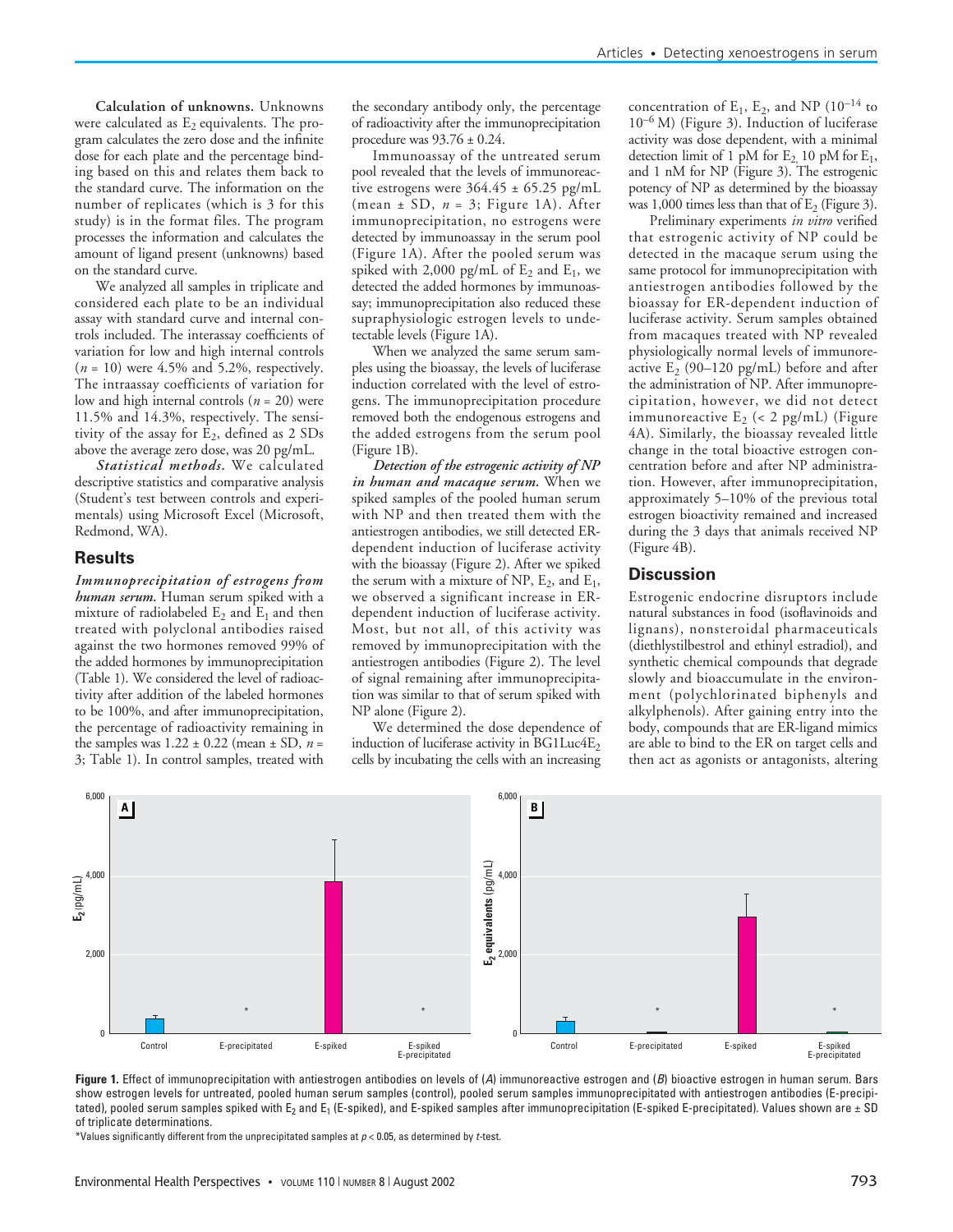the ability of endogenous steroids to exert an action by virtue of competitive binding to the ER. The same compound may act as a weak agonist alone but may exert antagonistic effects in the presence of a more potent ER ligand. Because most nonsteroidal estrogens are not tightly bound by circulating binding proteins in human blood, they have an advantage over endogenous estrogens in terms of competing for ER binding because they are unimpeded by carrier proteins. However, because nonsteroidal estrogens can exert a wide range of biologic effects that are determined partly by other compounds in circulation, direct measurements of their concentrations may not be biologically relevant even when the identity of the estrogenic compound is known. Functional assays can estimate the biologic activity of a wide range of compounds, whether or not the chemical structures are known, but these assays cannot distinguish between exogenous and endogenous estrogenic compounds, and they cannot determine the effects of individual chemicals when a mixture of compounds is present. The present study is a first step in addressing these issues and describes a method that separates steroidal estrogens from xenoestrogens in blood samples and then estimates the biologic activity of the xenoestrogens.

We selected NP as a model environmental estrogen because of its well-defined estrogenic properties (*4,20*) and widespread use. In agricultural and industrial communities, alkylphenols are commonly used as wetting agents for pesticides that are delivered to a wide range of crops and, as such, have widespread destination. The potential adverse effects of NP have been investigated *in vitro,* and NP has been shown to stimulate growth in E<sub>2</sub>-dependent MCF-7 cells (20), stimulate vitellogen production in cultured trout hepatocytes (*4*), and bind and activate ligand-dependent gene transcription in ERtransfected mammalian and yeast cells (*4–6*). *In vivo* studies have demonstrated the ability of NP to increase uterine growth in rodents after treatment with NP (*6*). The toxicology of NP has not been investigated previously in primate models.



**Figure 2.** Detection of the estrogenic activity of NP in human serum. Bars show bioactive estrogen levels for pooled human serum samples spiked with NP (NPspiked); NP-spiked samples after immunoprecipitation with antiestrogen antibodies (NP-spiked E-precipitated); pooled serum samples spiked with NP,  $E_2$ , and  $E_1$  (NPE-spiked); and NPE-spiked samples after immunoprecipitation (NPEspiked E-precipitated). Values shown are mean  $\pm$  SD of triplicate determinations. \*Values significantly different from the unprecipitated samples at *p* < 0.05, as determined by *t*-test.



**Figure 3.** Dose–response curve for the induction of luciferase activity by  $E_1$ ,  $E_2$ , and NP after incubation of the cells with the indicated concentration of  $E_1$ ,  $E_2$ , and NP. RLU, relative light units. Values shown are mean. of triplicate determinations. The minimal detection limit were 1 pM for  $E_2$ , 10 pM for  $E_1$ , and 1 nM for NP. The arrow indicates the sensitivity of the immunoassay for  $E_2$ .



**Figure 4.** Detection of the estrogenic activity of NP in macaque serum after oral administration of NP for 3 consecutive days. (*A*) Immunoreactive estrogen levels. (*B*) Levels of estrogen bioactivity. Bars show estrogen levels on the day before NP administration (0 hr), and on 4 successive days after NP administration (24–96 hr). E-unprecipitated indicates estrogen levels in untreated serum samples, and E-precipitated indicates estrogen levels in the same serum samples after immunoprecipitation with antiestrogen antibodies. Values shown are mean  $\pm$  SD of three determinations. \*Values significantly different from the unprecipitated samples at *p* < 0.05, as determined by *t*-test.